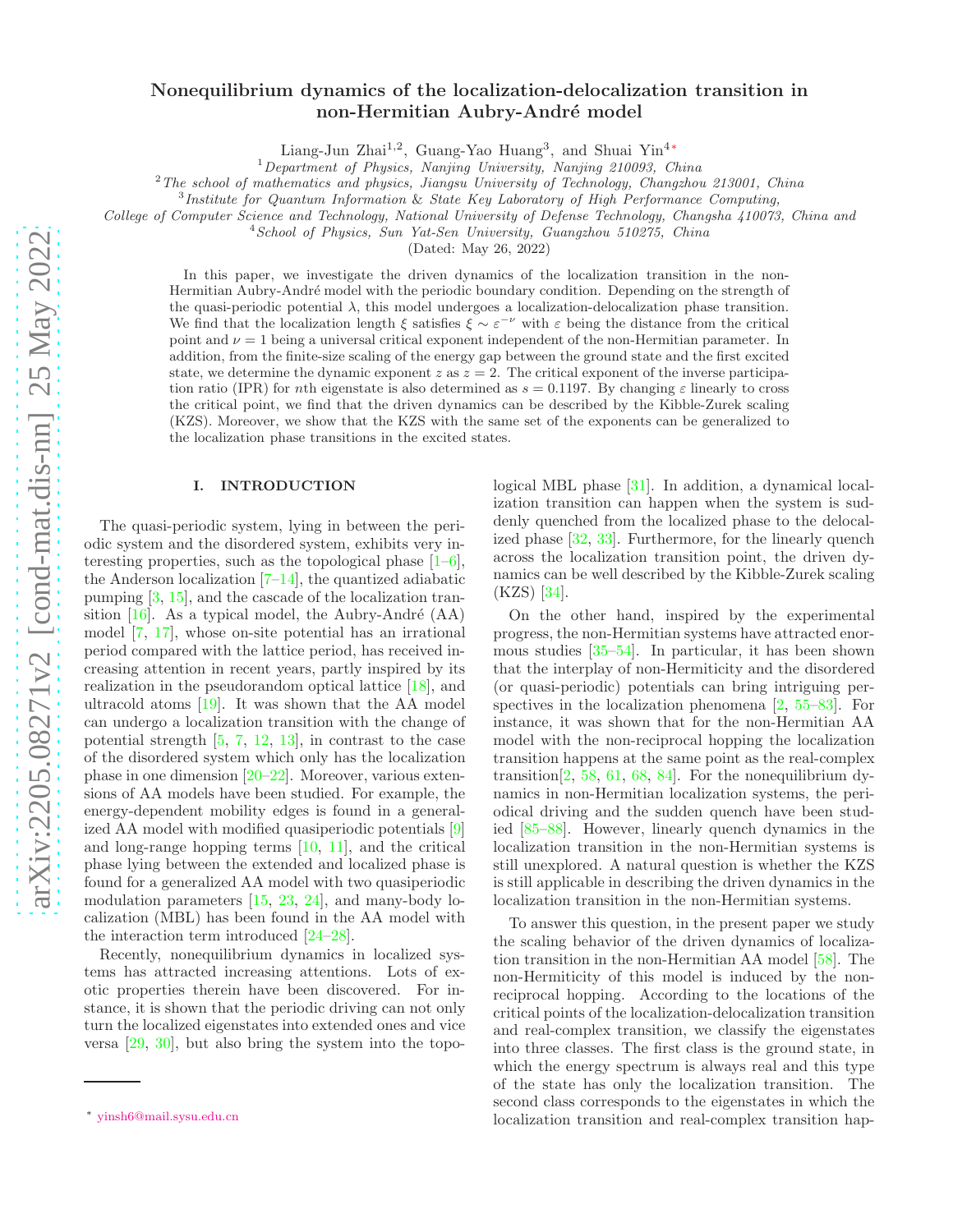pen at different points. The third class corresponds to the eigenstates in which the localization transition and real-complex transition happen at the same critical point. Then, we study the driven dynamics in this model for various kinds of states. Starting from the deep localized phase and slowly tuning the potential strength across the critical point, we find that the driven dynamics of the localization-delocalization phase transition for different types of initial state can be described by the KZS. Accordingly, we generalize the KZS to localizaion transition in the non-Hermitan quasi-periodic systems.

The remainder of the paper is organized as follows. In Sec. II, the non-Hermitian AA model is introduced, and the static scaling behaviors are presented. In Sec. III, the driven dynamics of the localiation-delocalization transition is studied. The KZS for various kinds of states is examined by the numerical study. A summary is given in Sec. IV.

### II. NON-HERMITIAN AA MODEL AND THE STATIC CRITICAL PROPERTIES

# A. The non-Hermitian AA model

The Hamiltonian of the non-Hermitian AA model reads [58]

$$
H = -\sum_{i}^{L} (J_{L}C_{j}^{+}C_{j+1} + J_{R}C_{j+1}^{+}C_{j})
$$
  
+2\lambda \cos [2\pi(\gamma j + \phi)]C\_{j}^{+}C\_{j}, (1)

where  $C_j^+(C_j)$  is the creation (annihilation) operator of the hard-core boson,  $J_L = Je^{-g}$  and  $J_R = Je^{g}$  are the asymmetry hopping amplitude in the left and right directions, respectively,  $\lambda$  measures the amplitude of the quasi-periodic potential with  $\gamma$  therein being an irrational number, and  $\phi \in [0, 1)$  is a random phase of the potential. The periodic boundary condition is assumed in the following calculation. To satisfy the periodic boundary condition,  $\gamma$  has to be approximated by a rational number  $F_n/F_{n+1}$  where  $F_{n+1} = L$  and  $F_n$  are the Fibonacci numbers. It was shown that all the eigenstates of model  $(1)$ are localized when  $\lambda > e^g$ , while all the eigenstates are delocalized when  $\lambda < e^g$ . Thus the critical point for the localization transition is  $\lambda_c = e^g$  [58, 62].

As illustrated in Fig. 1, the energy spectrum of Eq.  $(1)$ are plotted. Here, the eigenstates are arranged in a descending order of the real parts of the eigenenergies. We find that the eigenstates can be classified into three classes. Class I: The first class has the real spectra for all  $\lambda$ . The typical states in this class is the ground state. Class II: The second class corresponds to the states in which the real-complex transition and the localization transition happen at different  $\lambda$ . The second type eigenstates usually locate at the boundary of the energy bands, i.e., the red curves in Fig. 1. Class III: The third class is



FIG. 1. (a) Real and (b) imaginary parts of energy spectra of the model Eq.  $(1)$ . The black curve is the ground state belonging to Class I. The red curves denote the eigenstates belonging to Class II with the localization transition and realcomplex transition being separated. The blues curves denote the third type of eigenstates belonging to Class III with localization transition and real-complex transition happening at the same critical point. Here, we choose  $q = 0.5, \phi = 0$ and  $L = 987$  in the calculation. The green dashed lines in (a) and (b) label the location of the localization transition critical point.

the eigenstate that undergoes a real-complex transition at  $\lambda = \lambda_c$  accompanying with the localization transition. We find that most of the excited eigenstates belong to the this class.

# B. Static scaling properties for localization transition

Here we systematically explore the scaling properties of the localization transition for three kinds of spectra. For the ground state in Class I, three quantities can be used to characterize the localization transition. One is the localization length,  $\xi$ , defined in the localization phase as [34]

$$
\xi = \sqrt{\sum_{n>n_c}^{L} [(n - n_c)^2] P_i},
$$
\n(2)

in which  $P_i$  is the probability of the wavefunction at site *i*,  $n_c \equiv \sum nP_i$  is the localization center. Near the localization-delocalization transition, for  $\varepsilon \equiv \lambda - \lambda_c$ , it is expected that  $\xi$  satisfies the scaling relation

$$
\xi \propto \varepsilon^{-\nu},\tag{3}
$$

when  $\xi \ll L$ .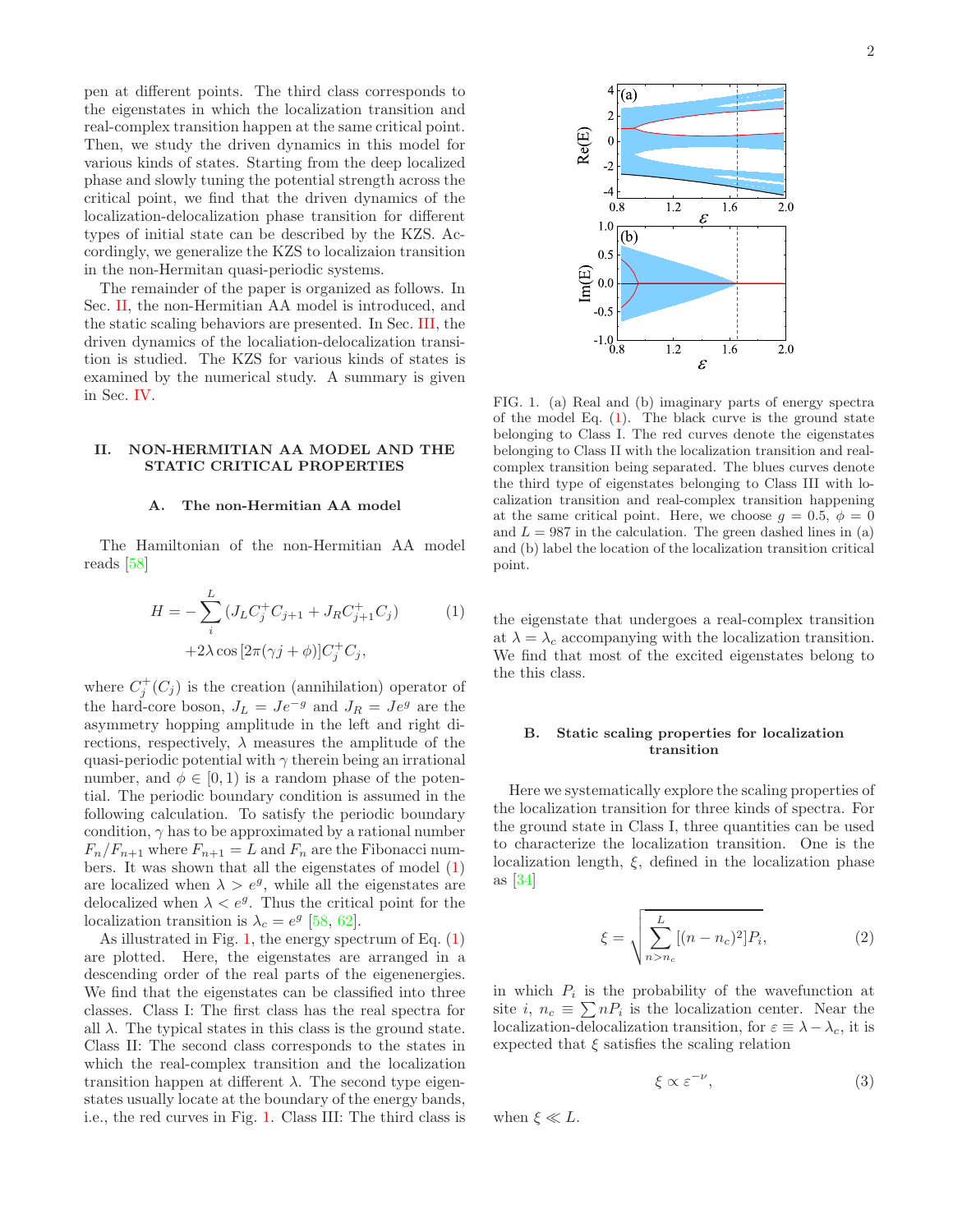The second quantity is the inverse participation ratio (IPR) for nth eigenstate, which is defined as [58, 89, 90]

$$
IPR_n = \frac{\sum_{j=1}^{L} ||\Psi_n^R(j))|^4}{\sum_{j=1}^{L} ||\Psi_n^R(j))|^2},
$$
\n(4)

where  $|\Psi_n^R(j)\rangle$  is the *n*th right eigenvector. For the extended state with  $\lambda < \lambda_c$ , the wave function is homogeneously distributed through all sites, and  $IPR_n$  scales as IPR<sub>n</sub>  $\propto L^{-1}$ , while for the localization state with  $\lambda > \lambda_c$ IPR<sub>n</sub>  $\propto L^0$ . At the localization transition point  $\lambda_c$ , it is expected that  $IPR_n$  satisfies a scaling relation

$$
\text{IPR}_n \propto L^{-s/\nu},\tag{5}
$$

with s being its exponent. When  $L \to \infty$ , s can also be determined by

$$
\text{IPR}_n \propto \varepsilon^s. \tag{6}
$$

The third quantity is the energy gap between the first excited state and the ground state. According to the finite-size scaling, this energy gap  $\Delta_s$  should scales as

$$
\Delta_s \propto L^{-z},\tag{7}
$$

when  $\lambda = \lambda_c$ .

For Class II and Class III, the energy gap that is relevant to the localization transition cannot be well-defined. But the scaling relations of the localization length Eq. (3) and the IPR<sub>n</sub> Eqs. (5-6) can also be used to characterize the localization transition in the excited states. A peculiar situation for Class III is that the real-complex spectra phase transitions happens at the same point as the localization transition. However, the real-complex spectra transition and the localization transition are described by different universality classes. For the former, as  $\lambda$  decreases, a pair of real energy levels converge as  $\Delta_r \propto \varepsilon_r^{1/2}$  in which  $\varepsilon_r = \lambda - \lambda_r$  is the distance from the real-complex transition point  $\lambda_r$ , and  $\Delta_r$  is the energy difference between these two energy level for  $\varepsilon_r > 0$ ; while for  $\varepsilon_r < 0$  a pair of complex energy levels generate with the same real-part of energy and their imaginary-parts of the energies satisfy  $\Delta_i \propto |\varepsilon_r|^{1/2}$  in which  $\Delta_i$  denotes the imaginary-parts of the energy difference. Thus, for this transition, the critical exponent  $\nu_r z_r = 1/2$ . This behavior is characterized by the  $(0+1)D$  Yang-Lee edge singularity  $[91-93]$ . In contrast, in the following, we will show that for the localization transition,  $\nu z = 2$ .

In the following, we will numerically examine Eqs. (3- 7) and determine  $\nu$ , s and z. The numerical results of the  $\xi$  of the ground state for different g are shown in Fig. 2 (a). For Class I, Fig. 2 (a) confirms the scaling relation of Eq. (3) and demonstrates that  $\nu = 1$ . Moreover, the results for different  $g$  displayed in Fig. 2 (a) demonstrate that  $\nu$  is a universal exponent independent of g. In addition, Fig. 2 (b) shows that  $IPR_n$  in the localization transition in the ground state satisfies Eq. (5) and



FIG. 2. Static scaling properties in the ground state. (a) Curves of localization length  $\xi$  versus  $\varepsilon$  for  $L = 987$ , (b) IPR<sub>n</sub> at  $\lambda = \lambda_c$  versus L, and (c) Energy gap  $\Delta_s$  at  $\lambda = \lambda_c$  versus L for different g. Here, the results are averaged for 100 choices of  $\phi$ . The power law fitting yields  $\nu = 0.9557, 0.9631, 0.9719$ and 0.9803, and  $s = 0.1196, 0.1197, 0.1198$  and 0.1198 and  $z = 1.995, 1.998, 1.997,$  and 1.997, for  $g = 0.2, 0.3, 0.4,$  and 0.5, respectively.

the averaged critical exponent  $s = 0.1197$ , which is consistent with the result in a non-Hermitian interpolating Aubry-André-Fibonacci model [62]. Moreover, Fig. 2 (c) shows that the energy gap at the critical point satisfies  $\Delta_s \propto L^z$  with  $z = 2$ . Note that this value is different from the one obtained for the localization transition in Hermitian Hamiltonian, where  $z = 2.37$  [22, 34, 94].

For Class II and Class III, we calculate the localization length and show the results in Figs. 3 (a) and (c). These results demonstrates that the localization length in the excited state also satisfies Eq. (3) with  $\nu = 1$ . In addition, we calculate the  $IPR_n$  for the localization transition in the states belonging to Class II and Class III. Figs. 3 (b) and (d) show that  $IPR_n$  at the localization transition for both cases satisfy IPR<sub>n</sub>  $\propto \varepsilon^{0.1294}$  and IPR<sub>n</sub>  $\propto \varepsilon^{0.1201}$ , similar to the case of Class I. These results indicate that the localization transitions for all three classes of states belong to the same universality class. In the next section, we will show that the dynamic exponent for both Class II and III is  $z = 2$ , although it cannot be determined via the gap scaling.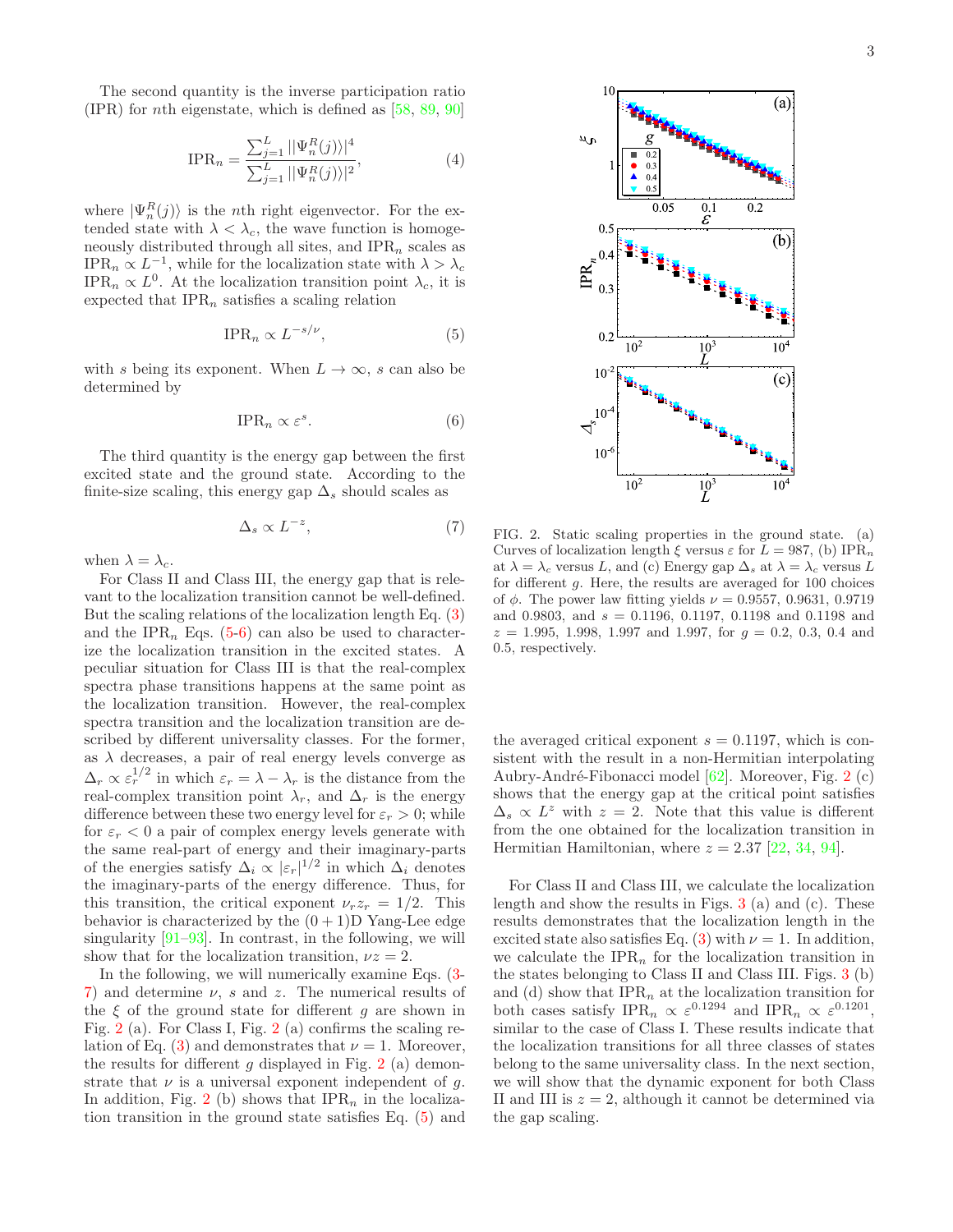

FIG. 3. Static scaling properties in different kinds of excited states.  $\xi$  versus  $\varepsilon$  for (a) the 609th eigenstate (Class II) and (c) the third eigenstate (Class III). IPR<sub>n</sub> versus  $\varepsilon$  for (b) the 609th excited eigenstate (Class II) and (d) the third excited eigenstate (Class III). Here, we use  $L = 2584$  and  $q = 0.5$ . The results are averaged for 100 choices of  $\phi$ .

# III. KIBBLE-ZUREK SCALING IN THE NON-HERMITIAN AA MODEL

#### A. General theory of the KZS

In usual phase transitions, when the tuning parameter  $\varepsilon$  is changed linearly as

$$
\varepsilon = -Rt,\tag{8}
$$

to drive a system cross its critical point, the KZS states that for  $|\varepsilon| > R^{1/\nu r}$  with  $r = z + 1/\nu$  the system can evolve adiabatically since the state has enough time to adjust to the change of the Hamiltonian; while for  $|\varepsilon|$  <  $R^{1/\nu r}$  the system enters the impulse region and ceases to evolve as a result of the critical slowing down. However, investigations showed that the assumption that the system stop evolving in the impulse region is quite excessive. For instance, a finite-time scaling theory demonstrates that in the impulse region the system evolves according to a time scale  $\zeta \sim R^{-z/r}$  [95–97]. Accordingly, for a quantity  $Y$ , its full scaling form reads

$$
Y(\varepsilon, R) = R^{y/r} f_Y(tR^{z/r}),\tag{9}
$$

in which  $y$  is the critical exponent of  $Y$  and is defined according to the static scaling  $Y \propto \varepsilon^y$  when  $L \to \infty$ , and  $f_Y$  is the scaling function. At the critical point,  $t = 0$ , Eq.  $(9)$  demonstrates that Y can be scaled with R as  $Y \propto R^{y/\nu r}$  for  $L \to \infty$ . Equation (9) was first established in classical phase transitions [98–100]. In quantum phase transitions, similar scaling forms were also proposed from different perspectives in various systems [101–103]. Recently, the KZS and the full scaling form Eq. (9) have been generalized into the non-Hermitian Yang-Lee edge singularity [91, 104] and the localization transition in the



FIG. 4. (a)  $\xi$  and (b) IPR<sub>n</sub> at  $t = 0$  and (c)  $\Delta_n$  at  $tR^{z/r} = 0.5$ as a function of  $R$  for the initial ground state. Here, we use  $g = 0.5$  and  $L = 987$ . The results are averaged for 10 choices of  $φ$ .

ground state of the Hermitian system [34, 105]. In the following, we will generalize this scaling form into the localization transition in the non-Hermitian AA model (1).

#### B. KZS in states of Class I

We at first explore the driven dynamics in the states in Class I. We focus on the driven dynamics in the ground state. In addition, we set the lattice size  $L$  very large and the finite-size effects can be ignored. For the localization length  $\xi$ , Eq. (9) converts to

$$
\xi(t,R) = R^{-1/r} f_{\xi}(tR^{z/r}),\tag{10}
$$

in which  $r = 3$ . Besides, according to Eq. (9), the dynamic scaling form of  $IPR_n$  is

$$
\text{IPR}_n(t,R) = R^{s/r\nu} f_{\text{I}}(tR^{z/r}).\tag{11}
$$

In addition, we define an energy difference  $\Delta_n(t)$  between the time-dependent state and the nth eigenstate as

$$
\Delta_n(t) \equiv \text{Re}[\langle \Psi_n^L(t) | H(t) | \Psi_n^R(t) \rangle - E_n], \qquad (12)
$$

where  $\langle \Psi_n^L(t) | \equiv \langle \Psi_n^L(0) | e^{iH(t)t} \text{ and } |\Psi_n^R(t) \rangle \equiv$  $e^{-iH(t)t}|\Psi_n^R(0)\rangle$ ,  $|\Psi_n^R(0)\rangle$  and  $\langle \Psi_n^L(0)|$  are the right and left eigenstates at the initial time, and  $E_n$  is the nth eigenenergy for the instantaneous Hamiltonian  $H(t)$ . The driven dynamics of  $\Delta_n$  satisfy

$$
\Delta_n(t, R) = R^{z/r} f_\Delta(t R^{z/r}),\tag{13}
$$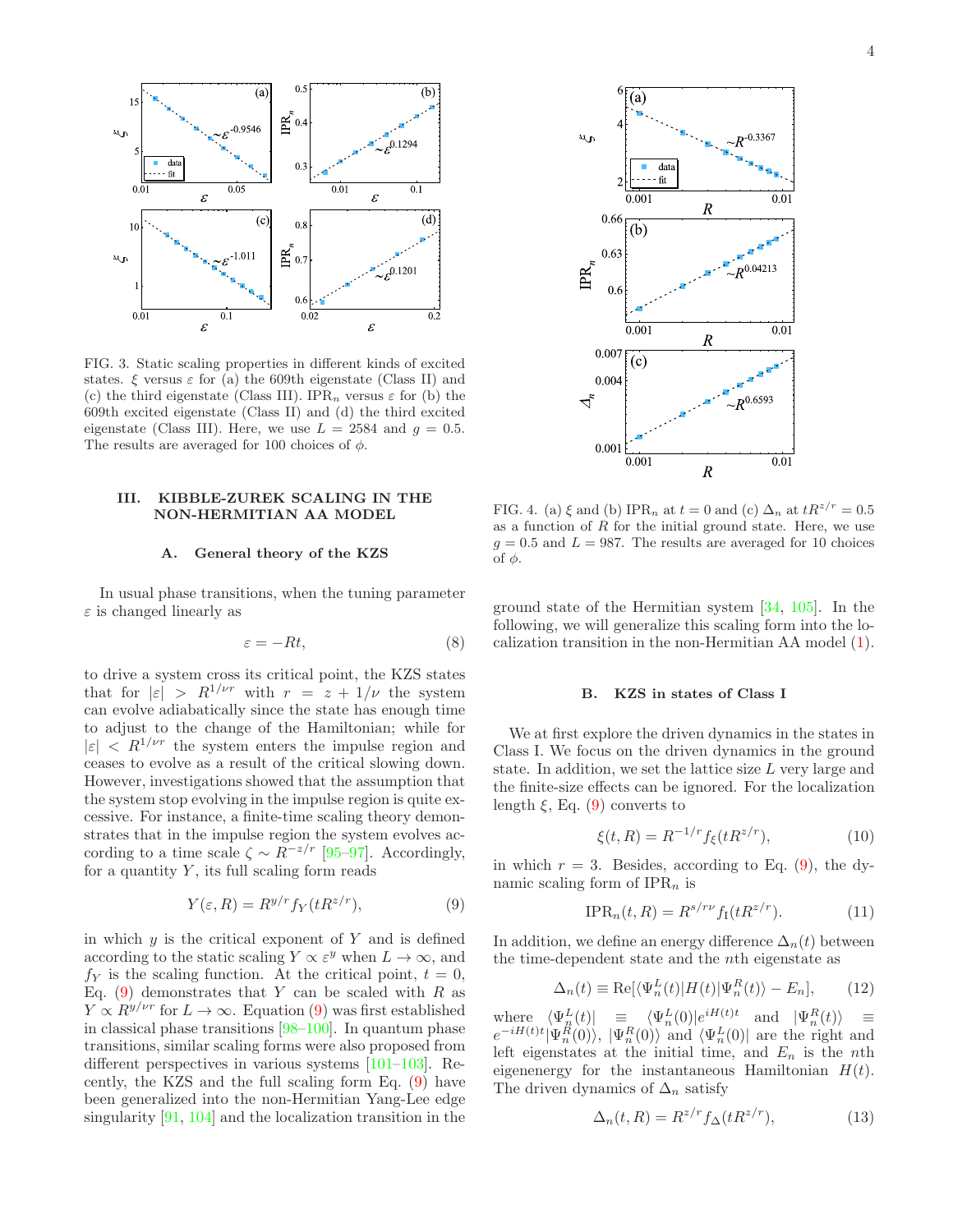

FIG. 5. Driven dynamics with the initial ground state. The curves of  $\xi$  versus t before (a1) and after (a2) rescaling for different R. The curves of  $IPR_n$  versus t before (b1) and after (b2) rescaling for different R. The curves of  $\Delta_n$  versus t before  $(c1)$  and after  $(c2)$  rescaling for different R. Here, we use  $q = 0.5$  and  $L = 987$ , the results is averaged for 10 choices of  $\phi$ . The arrows in (a1), (b1) and (c1) point the quench direction.

according to Eq. (9).

Then, we numerically examine Eqs.  $(10)$ ,  $(11)$  and  $(13)$ for the states of Class I. First, we show in Fig. 4 (a) that at the localization transition point  $\xi$  satisfies  $\xi \propto$  $R^{-0.3367}$  in the ground state. The critical exponent is close to  $-1/r$ . Furthermore, by rescaling  $\xi$  and t as  $tR^{z/r}$ , one finds that the rescaled curves collapse onto each other for the ground state as shown in Fig.  $5$  (a1) and (a2), confirming Eq.  $(10)$ . Second, Fig 4  $(b)$  shows that at the critical point IPR<sub>n</sub> obeys IPR<sub>n</sub>  $\propto R^{0.04213}$  for the ground state. Then, by rescaling IPR<sub>n</sub> and t as IPR<sub>n</sub> $R^{-s/ry}$ and  $tR^{z/r}$ , respectively, one finds that the rescaled curves collapse onto each other for the ground state as shown in Fig.  $5$  (b1) and (b2), confirming Eq. (11). Third, Fig 4 (c) shows that  $\Delta_n$  obeys  $\Delta_n \propto R^{0.6593}$  at  $tR^{z/r} = 0.5$  for the ground state. Then, by rescaling  $\Delta_n$  and t as  $\Delta R^{-z/r}$ and  $tR^{z/r}$ , respectively, one finds that the rescaled curves collapse onto each other for the ground state as shown in Figs.  $5$  (c1) and (c2), confirming Eq. (11).

#### C. KZS in states of Class II and Class III

In this section, we will show that Eqs.  $(10)$ ,  $(11)$  and (13) are also applicable for localization phase transitions



FIG. 6. Driven dynamics with the initial state belonging to Class II. The curves of  $\xi$  versus t before (a1) and after (a2) rescaling for different R. The curves of  $IPR_n$  versus t before (b1) and after (b2) rescaling for different R. The curves of  $\Delta_n$ versus t before (c1) and after (c2) rescaling for different  $R$ . Here, we use  $q = 0.5$  and  $L = 987$ . We choose 609th excited state as the initial state in the figure. The results is averaged for 10 choices of  $\phi$ . The arrows in (a1), (b1) and (c1) point the quench direction.

in the states beloging to Class II and III. For the Class II state, the real-complex transition happens at smaller value of  $\varepsilon$ , comparing with the localization transition point. Accordingly, the localization transition happens at the the real-spectra region. Figures  $6$  (a1), (b1) and (c1) show the evolution of  $\xi$ , IPR<sub>n</sub> and  $\Delta_n$ , respectively, for 609th excited state. After rescaling according to Eqs.  $(10)$ ,  $(11)$  and  $(13)$  with the same set of the critical exponents, we find the rescaled curves collapse onto each other, as shown in Figs.  $6$  (a2), (b2) and (c2). These results confirm that the rescaling functions Eqs.  $(10)$ ,  $(11)$ and (13) are applicable for Class II eigenstates. In particular, for  $\Delta_n$ , we find that it decreases as t increases, different from the case of the initial ground state, as shown in Fig.  $5$  (c1). The reason is that when the initial state is the ground state, the energy can only increase under external driving. In contrast, when the initial state is in the excited state, the energy can spread to both higher and lower states. In the present 609th excited state, the lower-energy excitation dominates, as shown in Figs. 6  $(c1)$  and  $(c2)$ .

For the Class III state, we choose the third excited state as an example. We calculate the evolution of  $\xi$ , IPR<sub>n</sub> and  $\Delta_n$  and show the results in Fig. 7. We find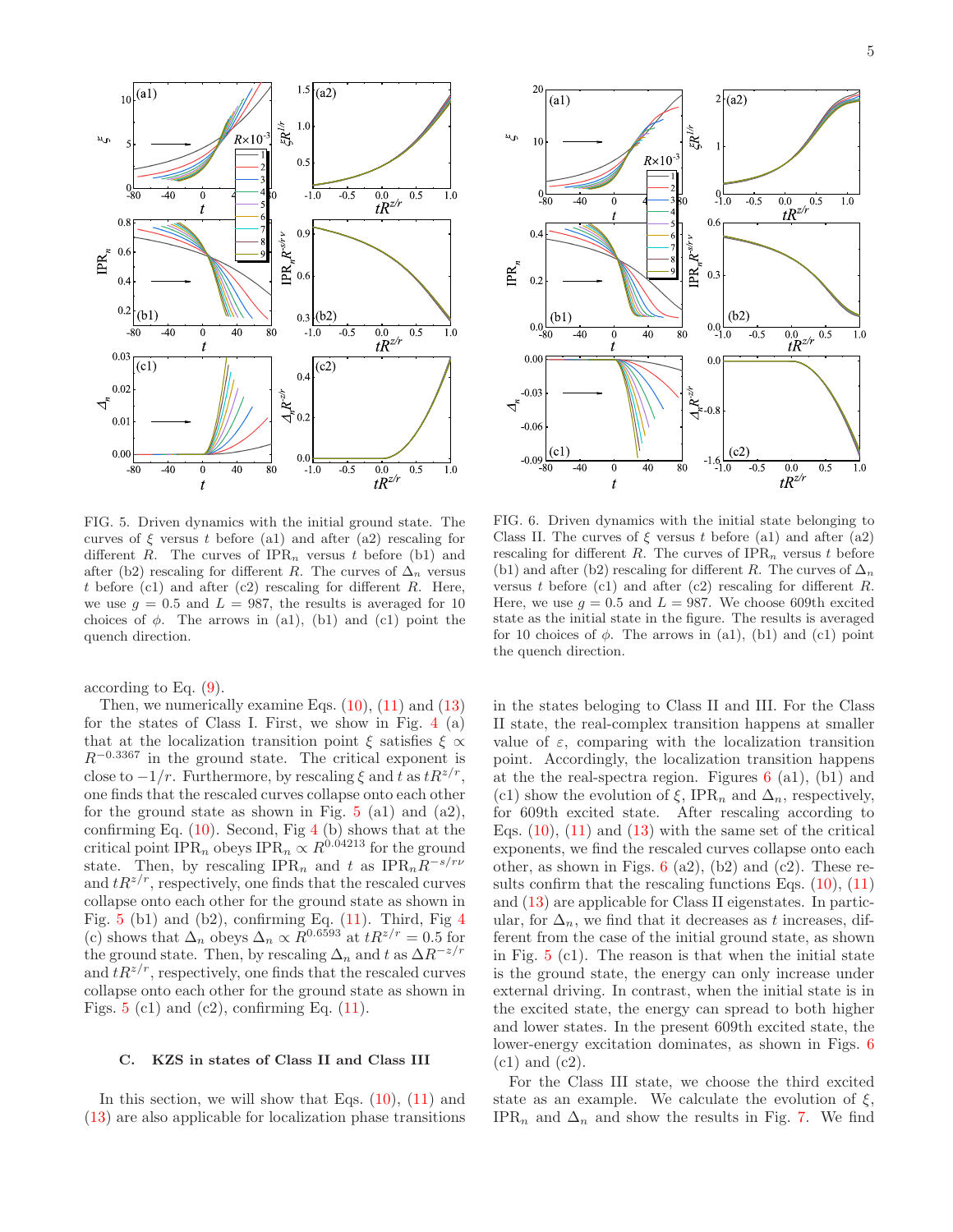

FIG. 7. Driven dynamics with the initial state belonging to Class III. The curves of  $\xi$  versus t before (a1) and after (a2) rescaling for different R. The curves of  $IPR_n$  versus t before (b1) and after (b2) rescaling for different R. The curves of  $\Delta_n$  versus t before (c1) and after (c2) rescaling for different R. Here, we use  $g = 0.5$  and  $L = 987$ . The third excited state is taken as the initial state in the figure. The results is averaged for 10 choices of  $\phi$ . The arrows in (a1), (b1) and (c1) point the quench direction.

that the rescaled curves, according to Eqs.  $(10)$ ,  $(11)$  and (13) with the same set of the critical exponents, collapse onto each other. These results confirm that the scaling functions Eqs.  $(10)$ ,  $(11)$  and  $(13)$  are applicable for Class III eigenstates.

For the Class III state, the real-complex transition happens at the same point as the localization transition. Since these two kinds of phase transitions belong to different universality classes, a nature question is whether the real-complex transition affects the universal scaling behavior. To answer this question, we compare the relevant exponents for these two transitions. For the scaling of the correlation length  $\xi \sim R^{-1/r}$ , the exponent

 $-1/r$  is always  $-1/3$  for both the localization transition and the real-complex transition. So the scaling of the correlation length satisfies the same scaling form for the real-complex transition and the localization transition. Accordingly, from the scaling of the correlation length, one cannot distinguish the contribution of the real-complex transition from that of the localization transition. For the energy scaling  $\Delta_n \sim R^{z/r}$ , the exponent  $z/r$  is 2/3 for the localization transition but is 1/3 for the real-complex transition. For small driving rate, it seems that the contribution from the real-complex transition can dominate. However, there are only two relevant states for the real-complex transition. For instance, for the third state, only the fourth state is relevant. The energy gap of these two states vanishes at the transition point and becomes complex value in the other side of the transition point. However, for the localization transition, there are lots of states can be occupied under the external driving. Thus, the contribution from the localization transition will dominate. This argument is supported by the scaling of  $\xi$  shown in Fig. 7 (c).

# IV. SUMMARY

In summary, we have studied the driven dynamics of the non-Hermitian AA model. We have first determined the static exponent  $\nu$ , s and z by investigating the static behavior of  $\xi$ , IPR<sub>n</sub> and  $\Delta_s$ , respectively. Then we have studied the driven dynamics of the localizationdelocalization transitions for three classes of states. We have found that the driven dynamics in all of these states can be described by the KZS with the same set of critical exponents. Our paper generalizes the KZS to the localization transition in both the ground state and the excited states in non-Hermitian systems.

#### ACKNOWLEDGMENTS

We thank A. Sinha for helpful discussions. L.-J. Zhai is supported by China Postdoctoral Science Foundation (Grant No. 2021M691535) and the National Natural science Foundation of China (Grant No. 11704161). S. Yin is supported by the National Natural science Foundation of China (Grant No. 41030090).

- [1] M. Verbin, O. Zilberberg, Y. E. Kraus, Y. Lahini, and Y. Silberberg, Observation of Topological Phase Transitions in Photonic Quasicrystals, Phys. Rev. Lett. 110, 076403 (2013)
- [2] S. Longhi, Topological Phase Transition in non-Hermitian Quasicrystals, Phys. Rev. Lett. 122, 237601 (2019).
- [3] Y.E. Kraus, Y. Lahini, Z. Ringel, M. Verbin, O. Zilberberg, Topological States and Adiabatic Pumping in Quasicrystals, Phys. Rev. Lett. 109, 106420 (2012).
- [4] D.-W. Zhang, Y.-Q. Zhu, Y.X. Zhao, H. Yan, S.-L. Zhu, Topological quantum matter with cold atoms, Adv. Phys. 67, 253-402 (2018).
- [5] S. Ganeshan, K. Sun and S. Das Sarma, Topological Zero-Energy Modes in Gapless Commensurate Aubry-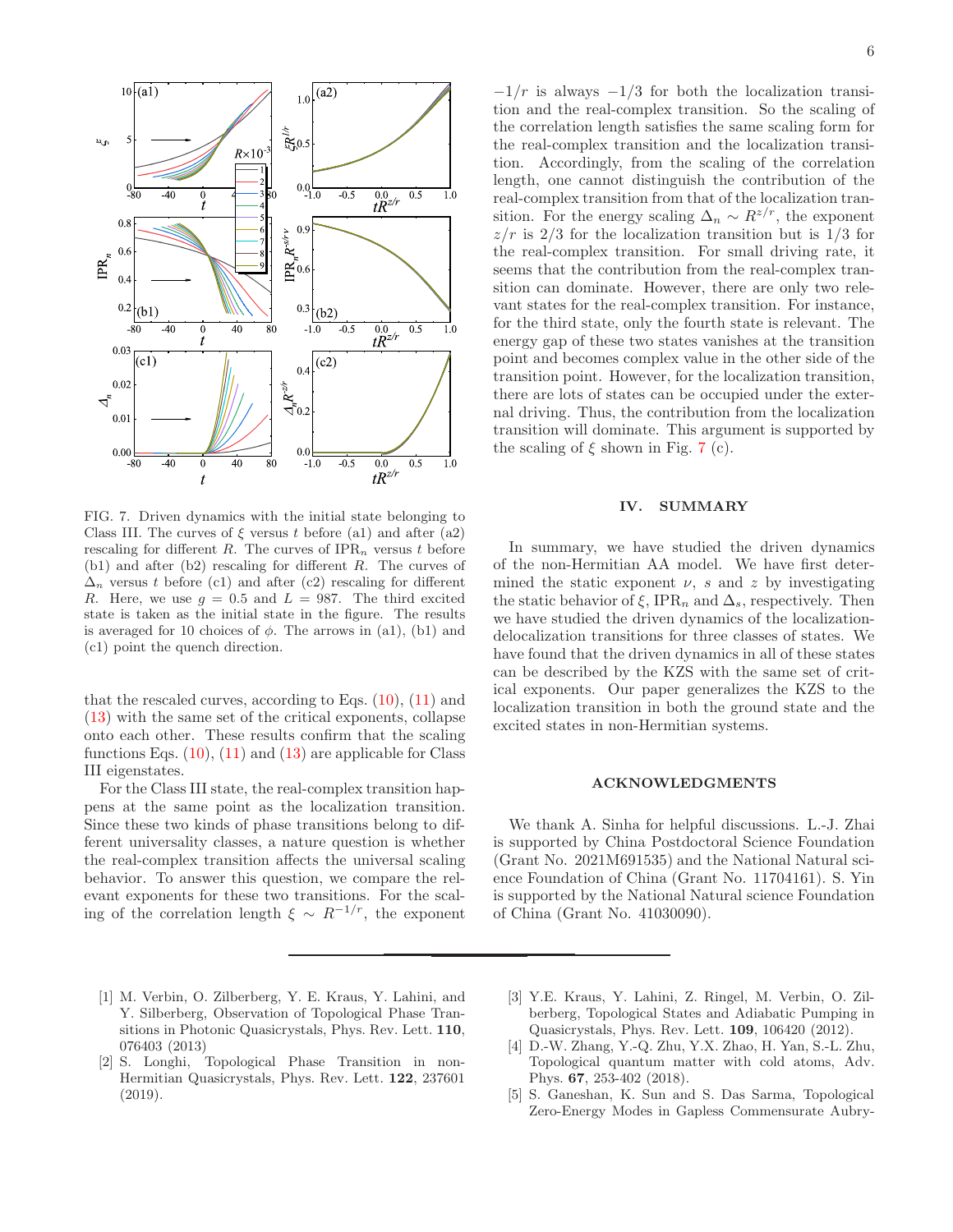- [6] L.-J. Lang, X. Cai, and S. Chen, Edge States and Topological Phases in One-Dimensional Optical Superlattices, Phys. Rev. Lett. 108, 220401 (2012) .
- [7] S. Aubry and G. André, Analyticity breaking and Anderson localization in incommensurate lattices, Ann. Israel Phys. Soc. 3, 133 (1980).
- [8] J.B. Sokoloff, Band structure and localization in incommensurate lattice potentials, Phys. Rev. B 23, 6422- 6429 (1981).
- [9] S. Das Sarma, S. He, X.C. Xie, Mobility Edge in a Model One-Dimensional Potential, Phys. Rev. Lett. 61, 2144- 2147 (1988).
- [10] J. Biddle, B. Wang, D. J. Priour, and S. Das Sarma, Localization in one-dimensional incommensurate lattices beyond the Aubry-André model, Phys. Rev. A 80, 021603 (2009).
- [11] J. Biddle, D.J. Priour, B. Wang, S. Das Sarma, Localization in one-dimensional lattices with non-nearestneighbor hopping: Generalized Anderson and Aubry-André models, Phys. Rev. B, 83, 075105 (2011).
- [12] H. P. Lüschen, S. Scherg, T. Kohlert, M. Schreiber, P. Bordia, X. Li, S. Das Sarma, and I. Bloch, Single-Particle Mobility Edge in a One-Dimensional Quasiperiodic Optical Lattice, Phys. Rev. Lett. 120, 160404 (2018).
- [13] S. E. Skipetrov and A. Sinha, Time-dependent reflection at the localization transition, Phys. Rev. B 97, 104202 (2018).
- [14] U. Agrawal, S. Gopalakrishnan and R. Vasseur, Universality and quantum criticality in quasiperiodic spin chains, Nat. Commun. 11, 2225 (2020).
- [15] F. Liu, S. Ghosh, Y.D. Chong, Localization and adiabatic pumping in a generalized Aubry-André-Harper model, Phys. Rev. B 91,014108 (2015).
- $[16]$  V. Goblot, A. Strkalj, N. Pernet, J. L. Lado, C. Dorow, A. Lemaître, L. Le Gratiet, A. Harouri, I. Sagnes, S. Ravets, A. Amo, J. Bloch and O. Zilberberg, Emergence of criticality through a cascade of delocalization transitions in quasiperiodic chains, Nat. Phys. 16, 832-836  $(2020)$ .
- [17] P. G. Harper, Single Band Motion of Conduction Electrons in a Uniform Magnetic Field, Proc. Phys. Soc. A 68, 874 (1955).
- [18] G. Roati, C. D'Errico, L. Fallani, M. Fattori, C. Fort, M. Zaccanti, G. Modugno, M. Modugno and M. Inguscio, Anderson localization of a non-interacting Bose-Einstein condensate, Nature 453, 895-898 (2008).
- [19] J. Billy, V. Josse, Z. Zuo, A. Bernard, B. Hambrecht, P. Lugan, D. Clément, L. Sanchez-Palencia, P. Bouyer, A. Aspect, Direct observation of Anderson localization of matter waves in a controlled disorder, Nature 453, 891-894(2008).
- [20] P. W. Anderson, Absence of Diffusion in Certain Random Lattices, Phys. Rev. 109, 1492 (1958).
- [21] F. Evers and A. D. Mirlin, Anderson transitions, Rev. Mod. Phys. 80, 1355 (2008).
- [22] B.-B. Wei, Fidelity susceptibility in one-dimensional disordered lattice models, Phys. Rev. A 99, 042117 (2019).
- [23] D. J. Thouless, Bandwidths for a quasiperiodic tightbinding model, Phys. Rev. B 28, 4272-4276 (1983).
- [24] Y. Wang, C. Cheng, X.-J. Liu, D. Yu, Many-Body Critical Phase: Extended and Nonthermal, Phys. Rev. Lett. 126 080602 (2021).
- [25] A. Štrkalj, E. V. H. Doggen, I. V. Gornyi, O. Zilberberg, Many-body localization in the interpolating Aubry-André-Fibonacci model, Phys. Rev. Research 3, 033257 (2021).
- [26] S. Xu, X. Li, Y.-T. Hsu, B. Swingle and S. Das Sarma, Butterfly effect in interacting Aubry-Andre model: Thermalization, slow scrambling, and many-body localization, Phys. Rev. Research 1, 032039 (2019).
- [27] V. Mastropietro, Localization of Interacting Fermions in the Aubry-André Model, Phys. Rev. Lett. 115, 180401 (2015).
- [28] S.-X. Zhang and H. Yao, Universal Properties of Many-Body Localization Transitions in Quasiperiodic Systems, Phys. Rev. Lett. 121, 206601 (2018).
- [29] L. Morales-Molina, E. Doerner, C. Danieli and S. Flach, Resonant extended states in driven quasiperiodic lattices: Aubry-Andre localization by design, Phys. Rev. A 90, 043630 (2014).
- [30] E. Bairey, G. Refael and N. H. Lindner, Driving induced many-body localization, Phys. Rev. B 96, 020201 (2017).
- [31] K. S. C. Decker, C. Karrasch, J. Eisert and D. M. Kennes, Floquet Engineering Topological Many-Body Localized Systems, Phys. Rev. Lett. 124, 190601 (2020).
- [32] R. Modak and D. Rakshit, Many-body dynamical phase transition in a quasiperiodic potential, Phys. Rev. B 103, 224310 (2021).
- [33] C. Yang, Y. Wang, P. Wang, X. Gao and S. Chen, Dynamical signature of localization-delocalization transition in a one-dimensional incommensurate lattice, Phys. Rev. B 95, 184201 (2017).
- [34] A. Sinha, M. M. Rams, and J. Dziarmaga, Kibble-Zurek mechanism with a single particle: Dynamics of the localization-delocalization transition in the Aubry-André model, Phys. Rev. B **99**, 094203 (2019).
- [35] Y. Ashida, Z. Gong, and M. Ueda, Non-Hermitian physics, Adv. Phys. 69, 249 (2021).
- [36] S. Yao, and Z. Wang, Edge States and Topological Invariants of Non-Hermitian Systems, Phys. Rev. Lett. 121, 086803 (2018).
- [37] F. Song, S. Yao and Z. Wang, Non-Hermitian Skin Effect and Chiral Damping in Open Quantum Systems, Phys. Rev. Lett. 123, 170401 (2019).
- [38] N. Okuma, K. Kawabata, K. Shiozaki and M. Sato, Topological Origin of Non-Hermitian Skin Effects, Phys. Rev. Lett. 124, 086801 (2020).
- [39] K. Kawabata, M. Sato and K. Shiozaki, Higher-order non-Hermitian skin effect, Phys. Rev. B 102, 205118 (2020).
- [40] D. S. Borgnia, A. J. Kruchkov and R.-J. Slager, Non-Hermitian Boundary Modes and Topology. Phys. Rev. Lett. **124**, 056802 (2020).
- [41] S. Longhi, Unraveling the non-Hermitian skin effect in dissipative systems, Phys. Rev. B 102, 201103 (2020).
- [42] Y. Fu, J. Hu and S. Wan, Non-Hermitian second-order skin and topological modes, Phys. Rev. B 103, 045420 (2021).
- [43] J. S. Liu, Y. Z. Han and C. S. Liu, A new way to construct topological invariants of non-Hermitian systems with the non-Hermitian skin effect, Chin. Phys. B 29, 010302 (2020).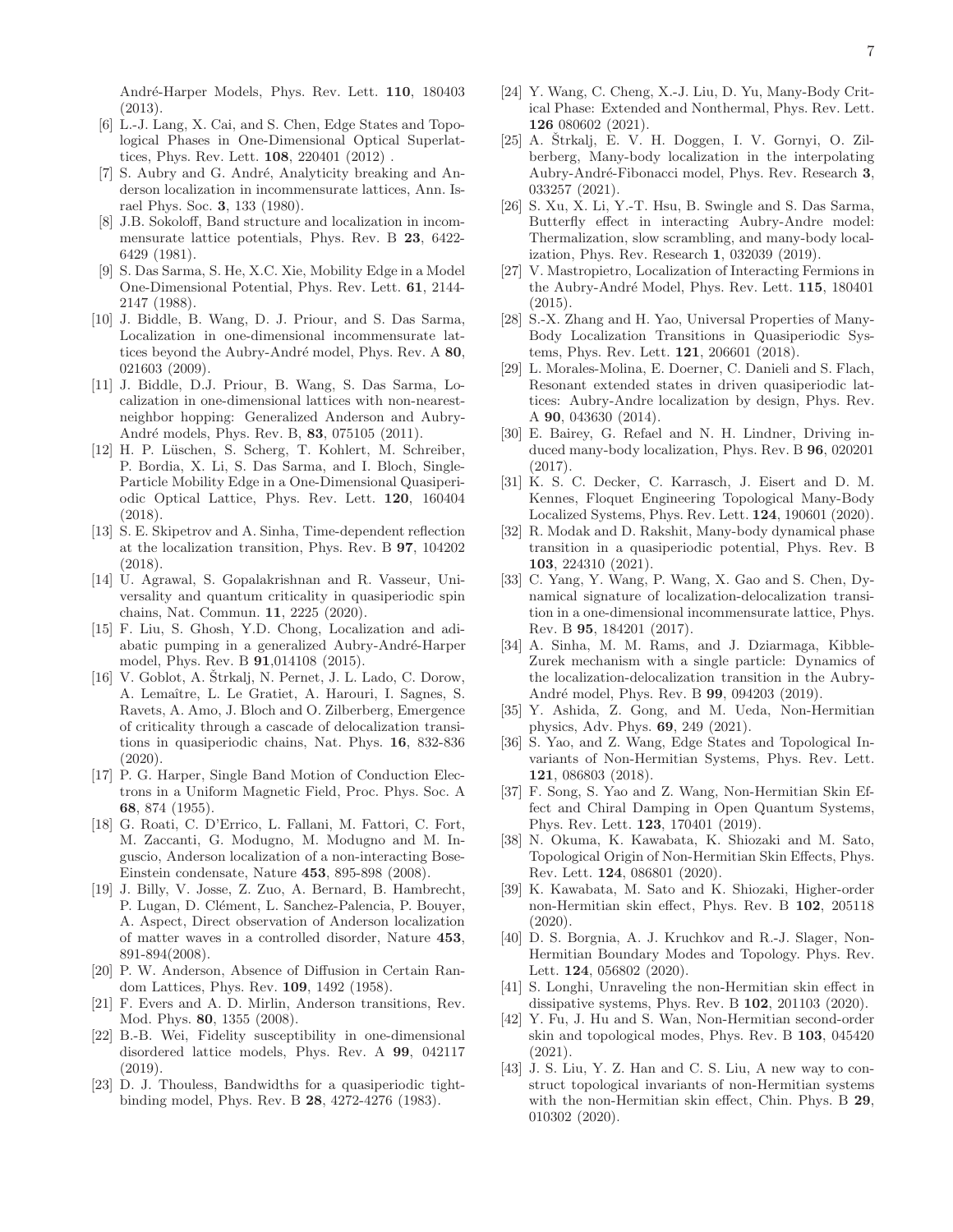- [44] W.-T. Xue, Y.-M. Hu, F. Song, Z. Wang, Non-Hermitian Edge Burst, Phys. Rev. Lett. 128, 120401 (2022).
- [45] R. El-Ganainy, K. G. Makris, M. Khajavikhan, Z. H. Musslimani, S. Rotter and D. N. Christodoulides, Non-Hermitian physics and PT symmetry, Nat. Phys. 14, 11 (2018).
- [46] C. M. Bender and S. Boettcher, Real Spectra in Non-Hermitian Hamiltonians Having PT Symmetry, Phys. Rev. Lett. 80, 5243-5246 (1998).
- [47] A. Mostafazadeh, Pseudo-Hermiticity versus PT symmetry: The necessary condition for the reality of the spectrum of a non-Hermitian Hamiltonian, J. Math. Phys. 43, 205-214 (2001).
- [48] R. Shen and C. H. Lee, Non-Hermitian skin clusters from strong interactions, arXiv, 2107.03414 (2021).
- [49] D. V. Novitsky, D. Lyakhov, D. Michels, D. Redka, A. A. Pavlov, and A. S. Shalin, Controlling wave fronts with tunable disordered non-Hermitian multilayers, Sci. Rep. 11, 4790 (2021).
- [50] S. Zhang, L. Jin, and Z. Song, Topology of a parity–time symmetric non-Hermitian rhombic lattice, Chin. Phys. B 31, 010312 (2022).
- [51] F. K. Kunst, E. Edvardsson, J. C. Budich, and E. J. Bergholtz, Biorthogonal Bulk-Boundary Correspondence in Non-Hermitian Systems, Phys. Rev. Lett. 121, 026808 (2018).
- [52] E. J. Bergholtz, J. C. Budich, and F. K. Kunst, Exceptional topology of non-Hermitian systems, Rev. Mod. Phys. 93, 015005 (2021).
- [53] L. Xiao, D. Qu, K. Wang, H.-W. Li, J.-Y. Dai, B. Dóra, M. Heyl, R. Moessner, W. Yi, and P. Xue, Non-Hermitian Kibble-Zurek Mechanism with Tunable Complexity in Single-Photon Interferometry, PRX Quantum 2, 020313 (2021).
- [54] L.-J. Zhai and S. Yin, Out-of-time-ordered correlator in non-Hermitian quantum systems, Phys. Rev. B, 102, 054303 (2020).
- [55] N. Hatano and D. R. Nelson, Non-Hermitian delocalization and eigenfunctions, Phys. Rev. B 58, 8384- 8390(1998).
- [56] S. Longhi, Metal-insulator phase transition in a non-Hermitian Aubry-André-Harper model, Phys. Rev. B 100, 125157 (2019).
- [57] S. Longhi, Spectral deformations in non-Hermitian lattices with disorder and skin effect: A solvable model, Phys. Rev. B 103, 144202 (2021).
- [58] H. Jiang, L.-J. Lang, C. Yang, S.-L. Zhu and S. Chen, Interplay of non-Hermitian skin effects and Anderson localization in nonreciprocal quasiperiodic lattices, Phys. Rev. B 100, 054301 (2019).
- [59] A. Jazaeri and I. I. Satija,Localization transition in incommensurate non-Hermitian systems, Phys. Rev. E 63, 036222 (2001).
- [60] P. Wang, L. Jin and Z. Song, Non-Hermitian phase transition and eigenstate localization induced by asymmetric coupling, Phys. Rev. A 99, 062112 (2019).
- [61] L.-J. Zhai, S. Yin and G.-Y. Huang, Many-body localization in a non-Hermitian quasiperiodic system, Phys. Rev. B 102, 064206 (2020).
- [62] L.-J. Zhai, G.-Y. Huang and S. Yin, Cascade of the delocalization transition in a non-Hermitian interpolating Aubry-André-Fibonacci chain, Phys. Rev. B 104, 014202 (2021).
- [63] L.-Z. Tang, G.-Q. Zhang, L.-F. Zhang and D.-W. Zhang, Localization and topological transitions in non-Hermitian quasiperiodic lattices, Phys. Rev. A 103, 033325 (2021).
- [64] X. Cai, Boundary-dependent self-dualities, winding numbers, and asymmetrical localization in non-Hermitian aperiodic one-dimensional models, Phys. Rev. B 103, 014201 (2021).
- [65] X. Cai, Anderson localization and topological phase transitions in non-Hermitian Aubry-André-Harper models with p-wave pairing, Phys. Rev. B 103, 214202 (2021).
- [66] L.-M. Chen, Y. Zhou, S.A. Chen, P. Ye, Quantum entanglement of non-Hermitian quasicrystals, Phys. Rev. B 105, L121115 (2022).
- [67] I. Y. Goldsheid and B. A. Khoruzhenko, Distribution of Eigenvalues in Non-Hermitian Anderson Models, Phys. Rev. Lett. 80, 2897-2900 (1998).
- [68] Y. Liu, Y. Wang, X.-J. Liu, Q. Zhou and S. Chen, Exact mobility edges, PT-symmetry breaking, and skin effect in one-dimensional non-Hermitian quasicrystals, Phys. Rev. B 103, 014203 (2021).
- [69] Y. Liu, Q. Zhou and S. Chen, Localization transition, spectrum structure, and winding numbers for onedimensional non-Hermitian quasicrystals, Phys. Rev. B, 104, 024201 (2021).
- [70] T. Liu, H. Guo, Y. Pu and S. Longhi, Generalized Aubry-André self-duality and mobility edges in non-Hermitian quasiperiodic lattices, Phys. Rev. B 102, 024205 (2020).
- [71] C.-X. Guo, C.-H. Liu, X.-M. Zhao, Y. Liu, and S. Chen, Exact Solution of Non-Hermitian Systems with Generalized Boundary Conditions: Size-Dependent Boundary Effect and Fragility of the Skin Effect, Phys. Rev. Lett. 127, 116801 (2021).
- [72] X. Xia, K. Huang, S. Wang, and X. Li, Exact mobility edges in the non-Hermitian  $t_1-t_2$  model: Theory and possible experimental realizations, Phys. Rev. B 105, 014207 (2022).
- [73] S.-B. Zhang, M. M. Denner, T. Bzdušek, M. A. Sentef, and T. Neupert, Symmetry breaking and spectral structure of the interacting Hatano-Nelson model, arXiv, 2201.12653 (2022).
- [74] W. Han and L. Zhou,Dimerization-induced mobility edges and multiple reentrant localization transitions in non-Hermitian quasicrystals, Phys. Rev. B 105, 054204 (2022).
- [75] L. Zhou and Y. Gu, Topological delocalization transitions and mobility edges in the nonreciprocal Maryland model, J. Phys. Condens. Matter 34, 115402 (2022).
- [76] K. Suthar, Y.-C. Wang, Y.-P. Huang, H.-H. Jen, and J.-S. You, Non-Hermitian Many-Body Localization of Coupled Hatano-Nelson Chains, arXiv, 2202.12675 (2022).
- [77] C. Wu, J. Fan, G. Chen, and S. Jia, Non-Hermiticityinduced reentrant localization in a quasiperiodic lattice, New J. Phys. 23, 123048 (2021).
- [78] T. Orito and K.-I. Imura, Unusual wave-packet spreading and entanglement dynamics in non-Hermitian disordered many-body systems, Phys. Rev. B 105, 024303 (2022).
- [79] L. Zhou and W. Han, Non-Hermitian quasicrystal in dimerized lattices, Chin. Phys. B 30, 100308 (2021).